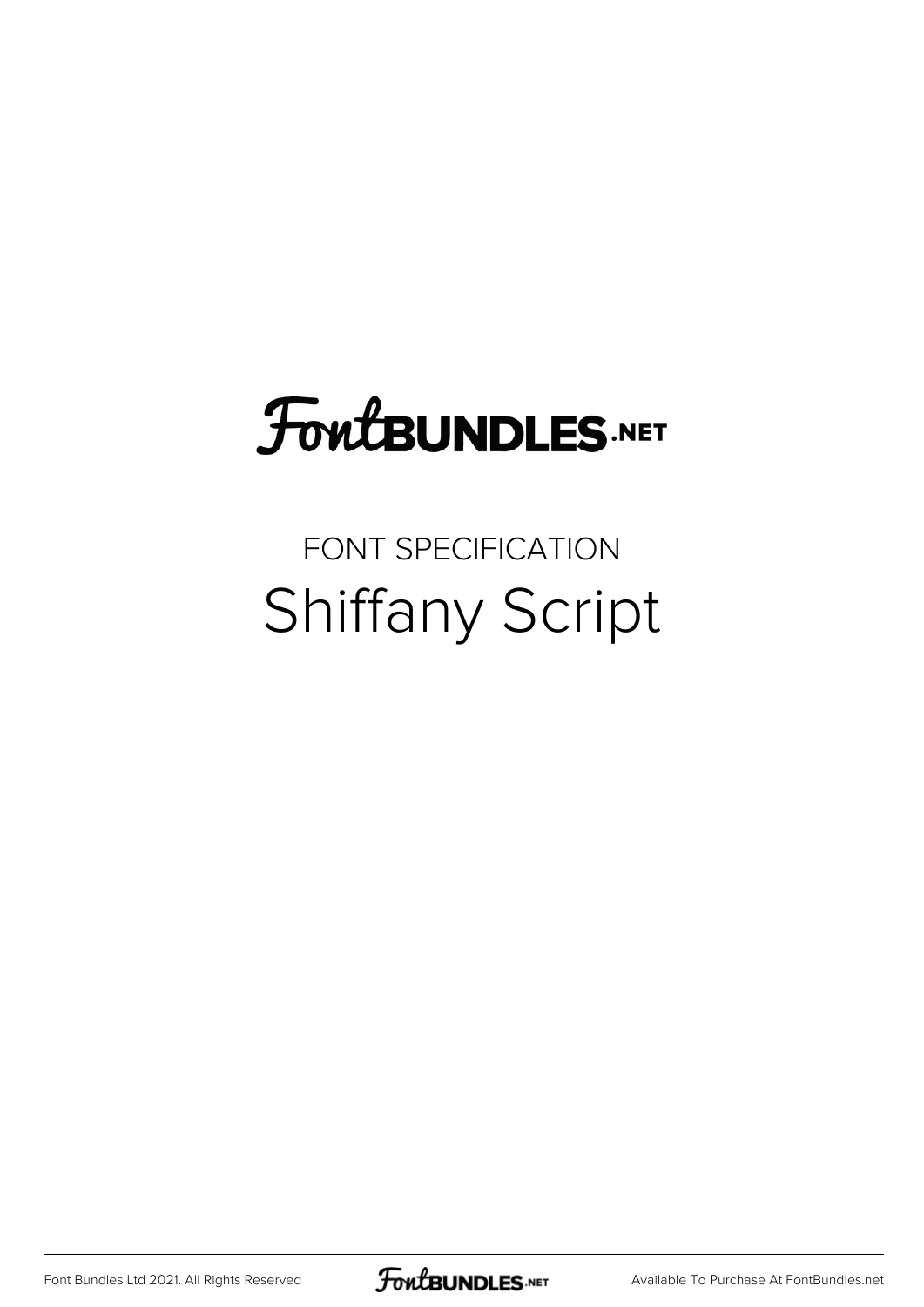## Shiffany - Regular

**Uppercase Characters** 

ABCDEJAJJKINN GPHRSTUIGHRAT

Lowercase Characters

 $a$  b  $c$  d e f g h i j k l m n o p q  $i$  s t u v w x y  $\chi$ 

**Numbers** 

## $0123456789$

**Punctuation and Symbols** 

 $\therefore$   $\therefore$   $\lt$  = > ? / / /  $\end{aligned}$  $\frac{1}{2}$   $\frac{1}{2}$  $\overline{3}$  '  $\int \phi \quad \frac{\gamma}{2} \quad$  $\frac{3}{4}$  $\frac{\eta}{2}$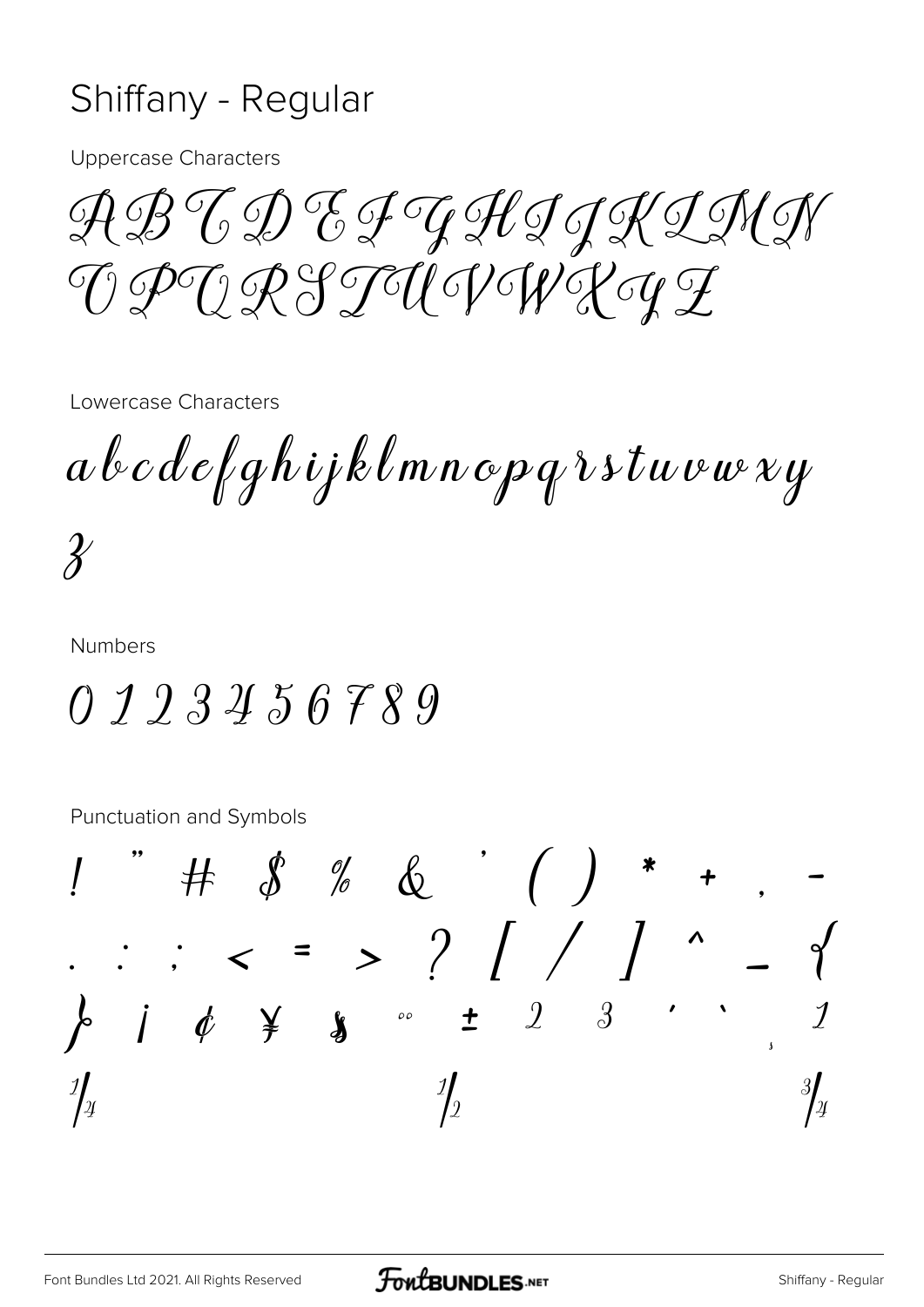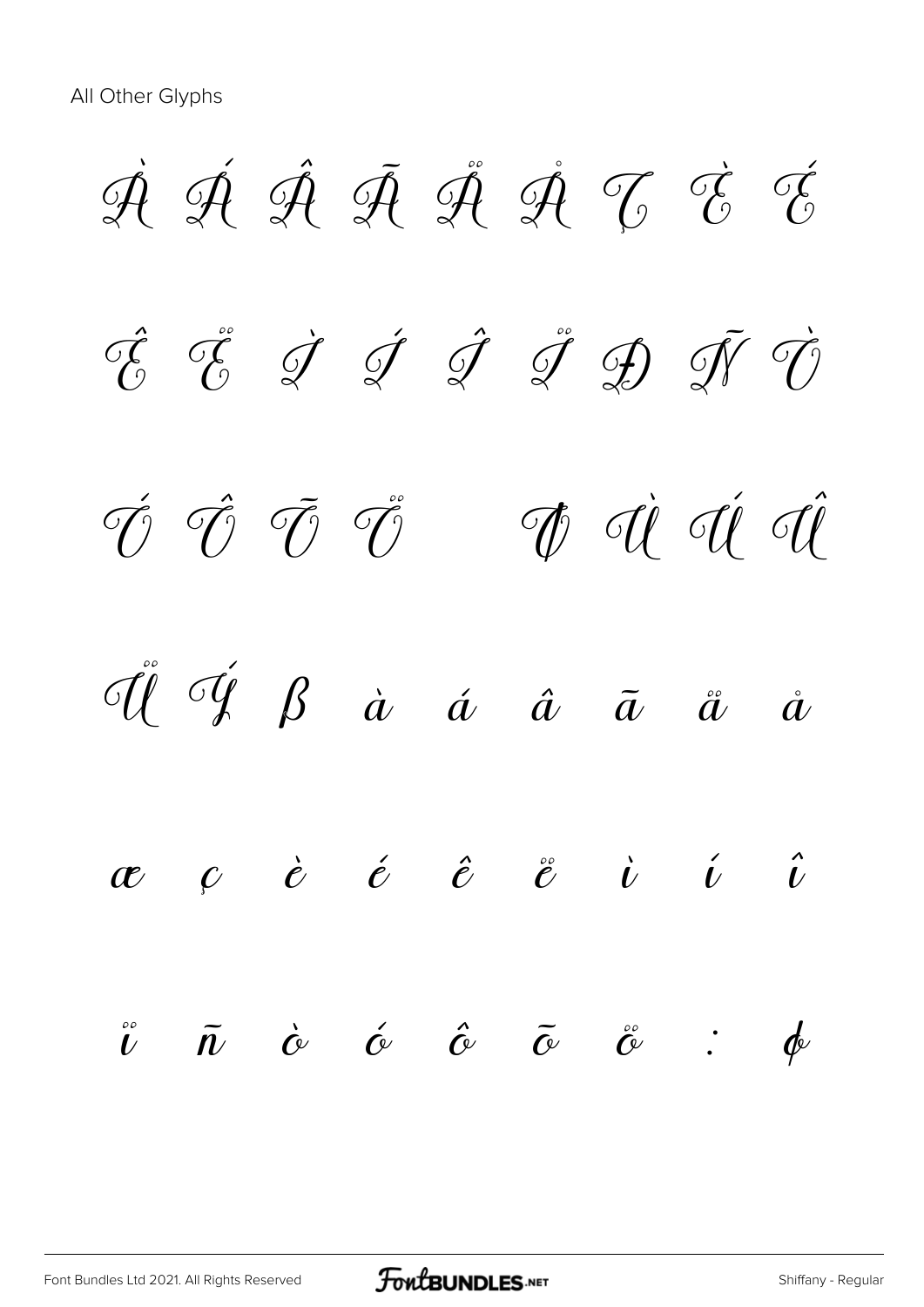$\dot{u}$   $\dot{u}$   $\ddot{u}$   $\dot{y}$   $\ddot{y}$   $\mathscr{A}$   $a$   $\mathscr{A}$  $\check{c}$   $\check{c}$   $\check{c}$   $\check{d}$   $\check{D}$   $\check{D}$   $\check{c}$   $\check{c}$  $\check{e}$   $\acute{\mathcal{I}}$   $\acute{\mathcal{I}}$   $\acute{\mathcal{I}}$   $\acute{\mathcal{I}}$   $\acute{\mathcal{I}}$   $\acute{\mathcal{I}}$   $\acute{\mathcal{I}}$   $\acute{\mathcal{I}}$   $\acute{\mathcal{I}}$   $\acute{\mathcal{I}}$   $\acute{\mathcal{I}}$  $\check{\mathscr{N}}$   $\check{\mathscr{U}}$   $\check{\mathscr{O}}$   $\check{\mathscr{C}}$   $\circledast$   $\check{\mathscr{C}}$   $\check{\mathscr{V}}$   $\check{\mathscr{V}}$   $\check{\mathscr{V}}$  $\circledast$  *i*  $\circledast$  *i*  $\circledast$  *i*  $\circledast$  *i*  $\circledast$  *i*  $\check{dl}$   $\ddot{u}$   $\check{q}$   $\dot{y}$   $\dot{z}$   $\dot{z}$   $\ddot{z}$   $\ddot{z}$  $\hat{a}$  ,  $\hat{b}$  ,  $\hat{c}$  ,  $\hat{c}$  ,  $\hat{c}$  ,  $\hat{c}$  ,  $\hat{c}$  ,  $\hat{c}$  ,  $\hat{c}$  ,  $\hat{c}$  ,  $\hat{c}$  ,  $\hat{c}$  ,  $\hat{c}$  ,  $\hat{c}$  ,  $\hat{c}$  ,  $\hat{c}$  ,  $\hat{c}$  ,  $\hat{c}$  ,  $\hat{c}$  ,  $\hat{c}$  ,  $\hat{c}$  ,  $\hat{c}$  ,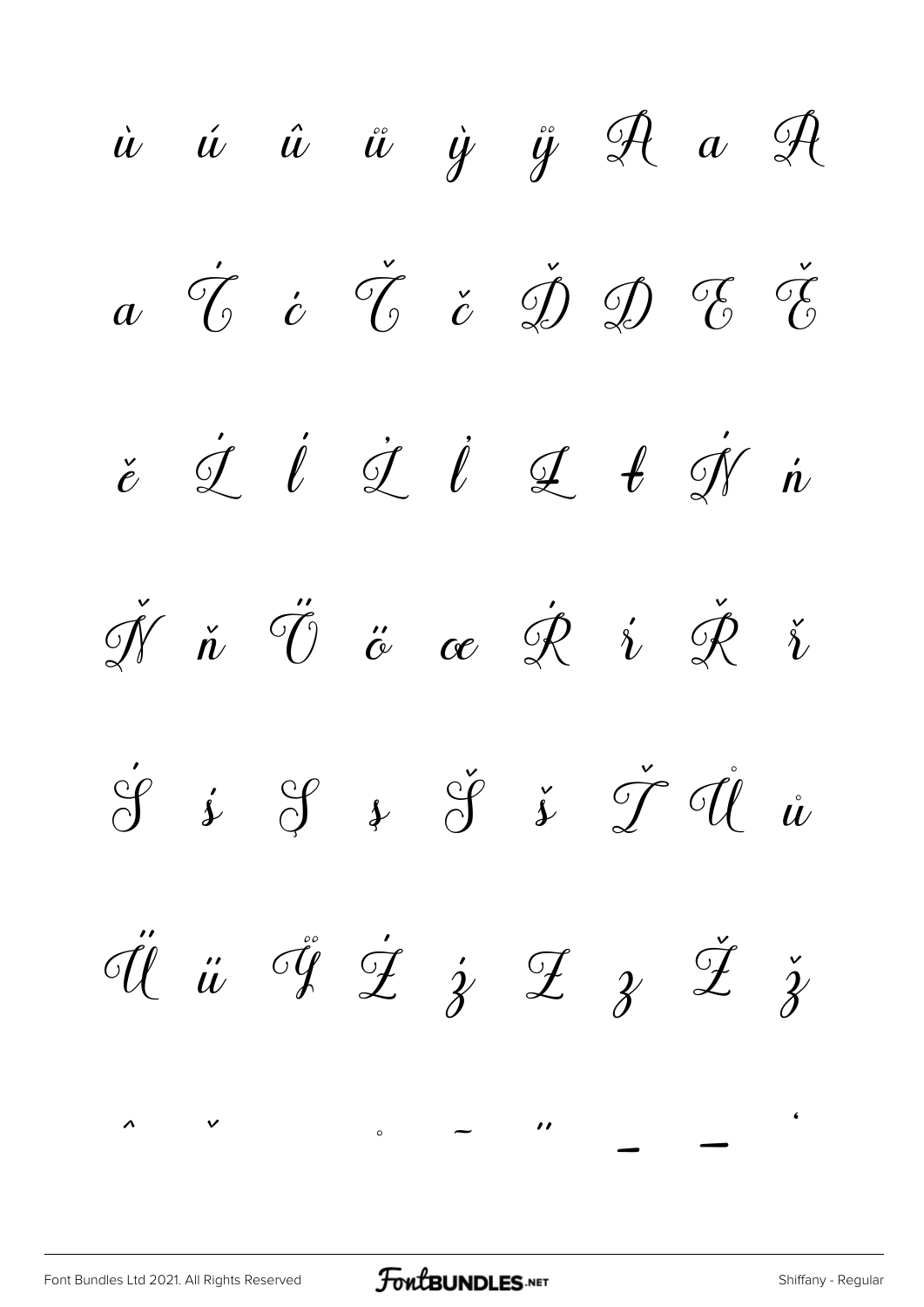$-$  a a bb c c dd

ce off gg hh i

i i j j kk ll n

 $m$  n  $n$  or  $p$   $p$   $q$ 

 $\Lambda$   $\sim$   $\Lambda$   $\sim$   $\Lambda$   $\mu$   $\sim$ 

 $\mathcal{A}$   $\mathcal{C}$   $\mathcal{A}$   $\mathcal{C}$   $\mathcal{A}$   $\mathcal{C}$   $\mathcal{C}$   $\mathcal{C}$   $\mathcal{C}$